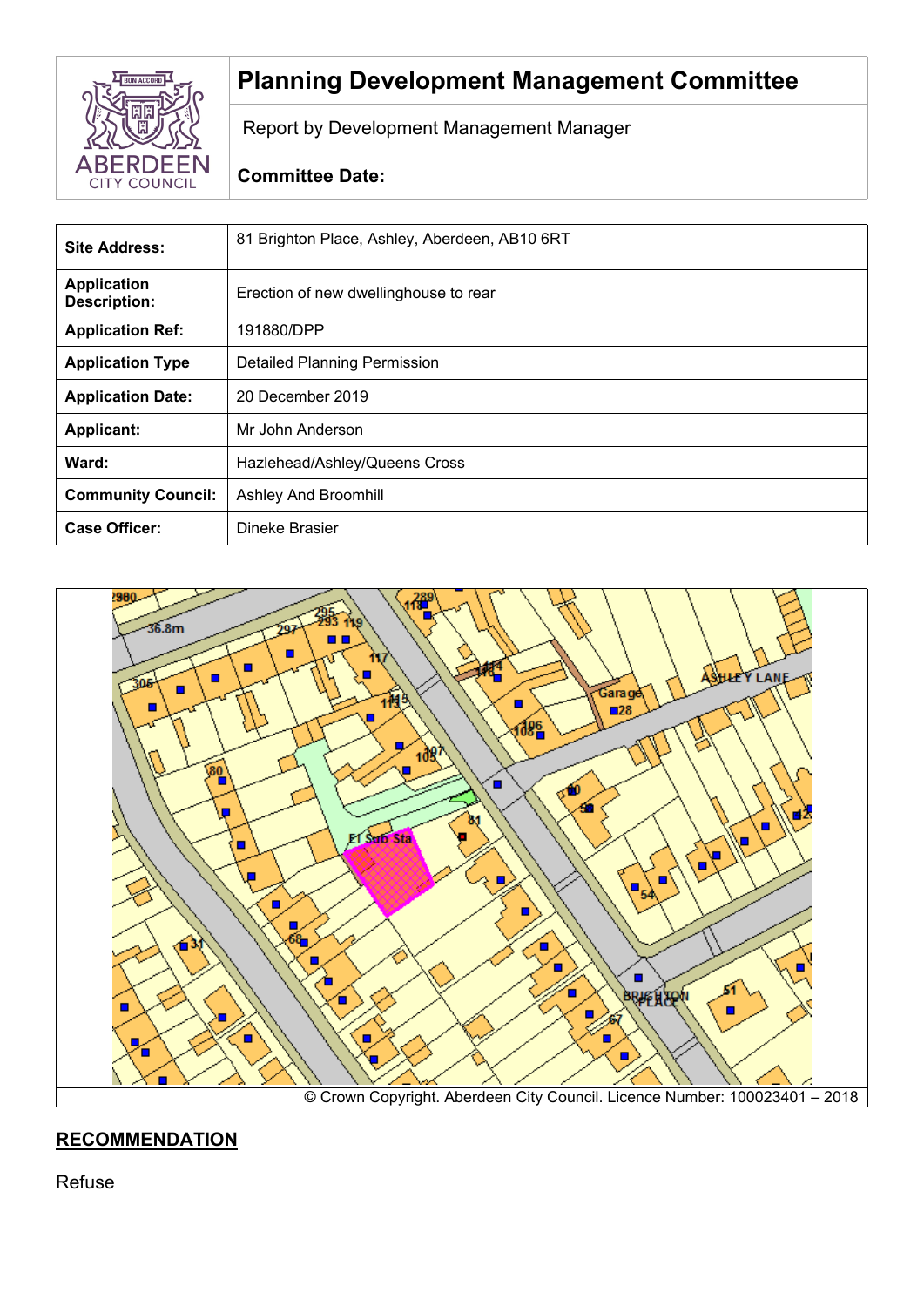## **APPLICATION BACKGROUND**

#### **Site Description**

The application site is an irregular shaped area extending to c.365m<sup>2</sup> and currently forms part of the rear garden of 81 Brighton Place. It is mainly laid to lawn with an outbuilding consisting of a car port/storage shed in the north west corner. The site is accessed from a private service lane, which runs south west from Brighton Place. An SSE substation is located just outside the application site to the north. The site is further bounded by the residential curtilage of 66-72 Annfield Terrace to the west; 79 Brighton Place to the south; and the front part of the rear garden of 81 Brighton Place, a 1.5 storey detached dwelling.

To the north, on the other side of the service lane, is the boundary of the Albyn Place/ Rubislaw Conservation Area, and the site falls just outside this designated area.

## **Relevant Planning History**

- 190778/DPP Change of use from amenity land to domestic garden ground to facilitate new access, driveway and erection of boundary wall to rear – Approved on 15<sup>th</sup> August 2019;
- 180922/DPP Replacement of existing dwelling house with 4 residential flats, including car parking and landscaping – Refused on 4<sup>th</sup> September 2018; and
- 111877 Erection of car port Approved on 14th February 2012

## **APPLICATION DESCRIPTION**

## **Description of Proposal**

Detailed planning permission is sought for the construction of a 1½ storey detached dwelling located to the rear of the existing property at 81 Brighton Place. Vehicular access would be from the private service lane, and two on-site parking spaces would be provided. The dwelling would have a principal elevation facing north onto the private lane; and would have a gabled roof form with two pitched roof dormers on the front roof elevation. Finishing materials would comprise off-white render for the walls; slate for the roof and grey timber 'Aluclad' for windows and doors. The dwelling would measure c.12m by c.8m and would have a footprint of c.96m<sup>2</sup>. Accommodation would consist of an open plan lounge/kitchen/dining area; bathroom; bedroom and office on the ground floor; and two bedrooms and further bathroom on the first floor.

## **Supporting Documents**

All drawings and supporting documents listed below can be viewed on the Council's website at:

https://publicaccess.aberdeencity.gov.uk/onlineapplications/applicationDetails.do?activeTab=documents&keyVal=Q2T2OTBZM4500

Planning Policy Statement by Aurora Planning Additional statement responding to letters of objection by RJM Architectural Design

#### **Reason for Referral to Committee**

The application has been referred to the Planning Development Management Committee because 28 letters of objection have been received and as such falls outwith the scheme of delegation.

## **CONSULTATIONS**

**ACC - Roads Development Management Team –** No objection, subject to completion of works approved under 190778/DPP. Sufficient parking provided on-site. Due to the low volume of traffic in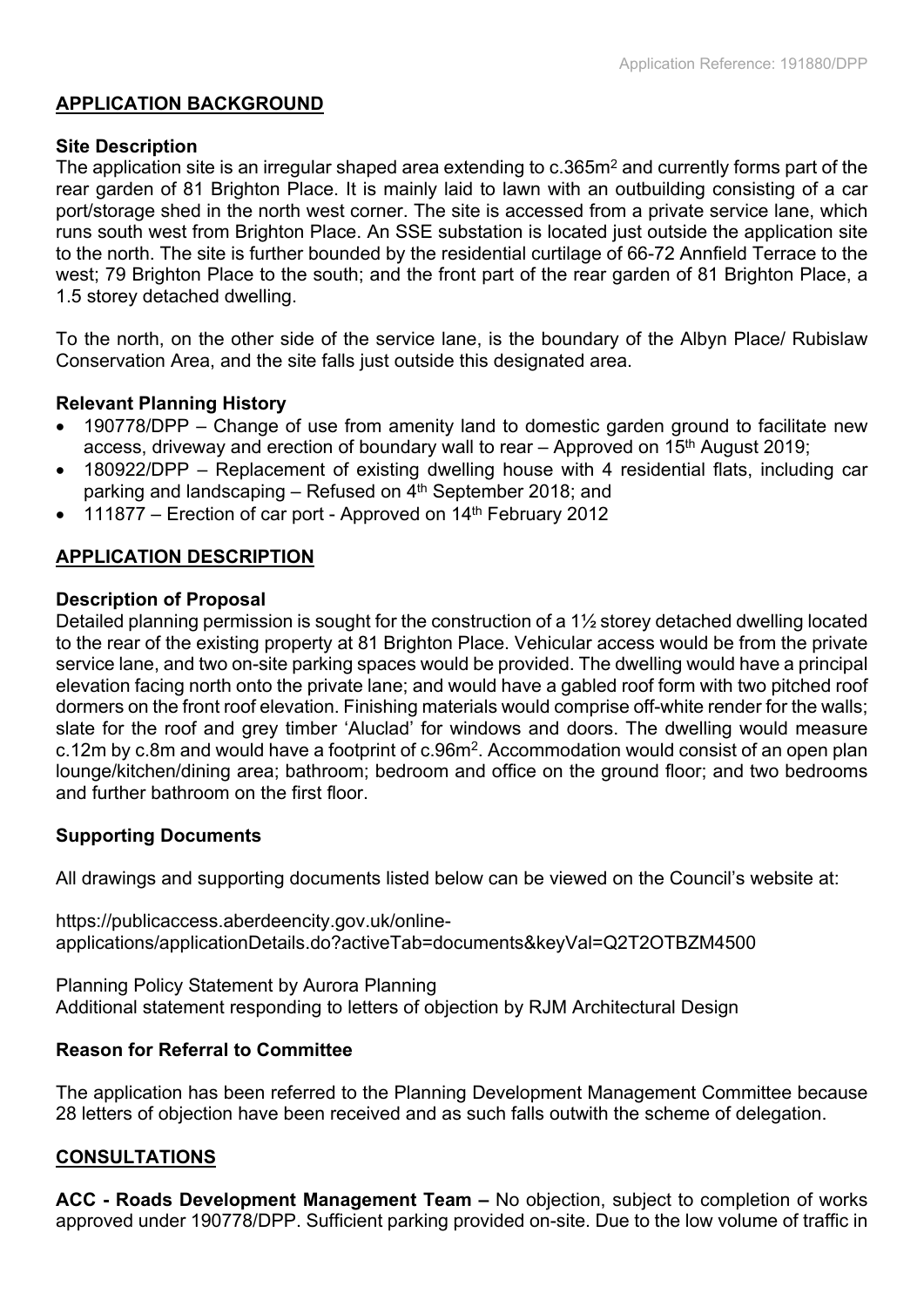the lane no concerns in relation to pedestrian safety.

## **ACC - Waste Strategy Team –** No objection

**SSEN** – Objection as access to the proposed new house will be over the private lane owned by SSEN which is adjacent to 81 Brighton Place. Cannot support this application until terms regarding access have been established.

## **Ashley And Broomhill Community Council –** None received

## **REPRESENTATIONS**

Queens Cross and Harlaw Community Council

Objects to the proposal for the following reasons:

- 1. Adverse impact on character and appearance of the surrounding area;
- 2. Does not have an active street frontage;
- 3. No safe access to site, including for people with disabilities;
- 4. Proposal would result in overdevelopment;
- 5. Dwelling would not provide acceptable living accommodation;
- 6. Issues with flooding and drainage. Historic flooding issues in lane;
- 7. Location and size of bin store;
- 8. Location of BT pole;
- 9. Construction vehicles would result in further deterioration of the lane;
- 10.If SSE were to restrict entry to the lane, then the dwelling cannot be accessed.

27 further letters of objection were received, raising the following matters:

#### *Impact on character and appearance of the surrounding area*

- 1. Overdevelopment of the site. Proposed development would not be in keeping with the current pattern of development in the surrounding area, which is that of houses with long rear gardens;
- 2. Density of proposed development would significantly exceed that in the surrounding area. There is a clear split at the lane between higher density to the north and lower density to the south;
- 3. Building materials are not of high enough quality. Granite should be used. Uninspired design. Visual impact of proposal when seen from Brighton Place;
- 4. The orientation of the house would be at odds with all other houses on Brighton Place and Annfield Terrace;
- 5. The private lane is not a continuation of Ashley Lane as that is adopted, hard surfaced and well lit, whereas the private lane is not constructed to adoptable standards

#### *Impact on residential amenity*

- 6. The main outlook from the house would be across an unadopted lane used for car parking and a substation;
- 7. Rear garden length of new house would be less than 9m;
- 8. Location of bin store would not be convenient for occupants of new house;
- 9. Proposal would result in an adverse impact on residential amenity of 79 Brighton Place and 68-72 Annfield Terrace due to overlooking/ loss of light/ affecting outlook;
- 10.Concerns regarding impact of proposal on stability of existing boundary wall to rear

#### *Impact on lane*

- 11.Increase in use of lane would further deteriorate its state;
- 12.Potential for additional flooding of lane;
- 13.Rights of access needed for use of lane from owner;
- 14.There is no safe pedestrian access from Brighton Place to the house. Pedestrians will need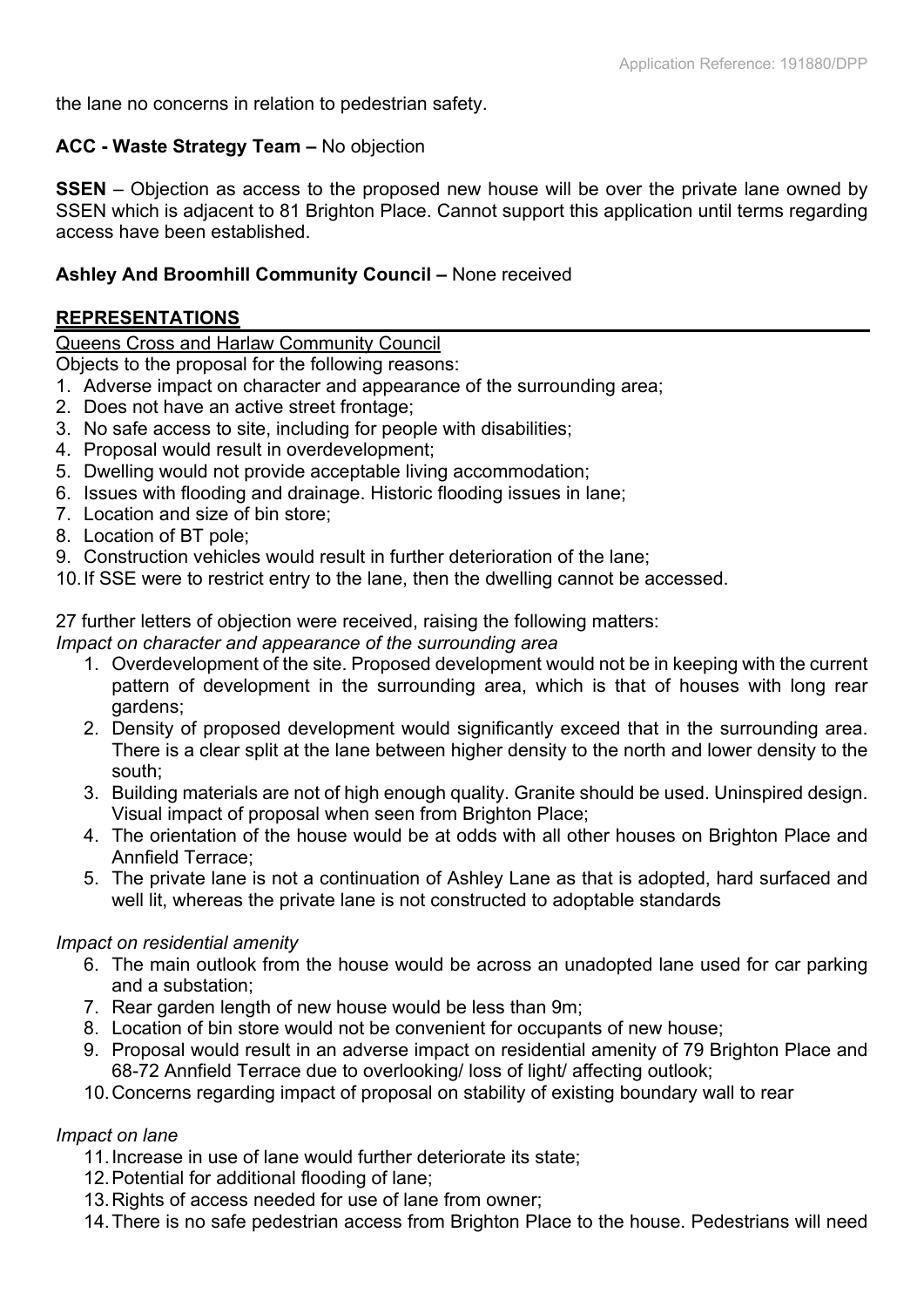to walk across the lane;

- 15.Pedestrian safety for users of the lane, especially those coming from the gate serving the rear gardens of 68-72 Annfield Terrace, which is located immediately next to the parking area of the proposed house;
- 16.Further loss of landscaping, in combination with loss of planting due to 190778/DPP;

## *Other matters:*

- 17.Planning history. There have been various planning applications on this site in the recent past, with this being the latest instalment. Need to wait until 190778/DPP is completed to assess true impact of proposal;
- 18.Timing of submission of planning application just before Christmas;
- 19.Drainage;
- 20.There is an existing BT mast just outside the site, what will happen to this?
- 21.Proposal would set an undesirable precedent;
- 22.Trees would be removed from rear garden;

## **MATERIAL CONSIDERATIONS**

#### **Legislative Requirements**

Sections 25 and 37(2) of the Town and Country Planning (Scotland) Act 1997 require that where, in making any determination under the planning acts, regard is to be had to the provisions of the Development Plan and that determination shall be made in accordance with the plan, so far as material to the application unless material considerations indicate otherwise.

#### **Aberdeen City and Shire Strategic Development Plan (2014) (SDP)**

The purpose of the SDP is to set a spatial strategy for the future development of the Aberdeen City and Shire. The general objectives of the plan are promoting economic growth and sustainable economic development which will reduce carbon dioxide production, adapting to the effects of climate change, limiting the use of non-renewable resources, encouraging population growth, maintaining and improving the region's built, natural and cultural assets, promoting sustainable communities and improving accessibility.

From the 29 March 2019, the Strategic Development Plan 2014 will be beyond its five-year review period. In the light of this, for proposals which are regionally or strategically significant or give rise to cross boundary issues between Aberdeen City and Aberdeenshire, the presumption in favour of development that contributes to sustainable development will be a significant material consideration in line with Scottish Planning Policy 2014.

The Aberdeen City Local Development Plan 2017 will continue to be the primary document against which applications are considered. The Proposed Aberdeen City & Shire SDP 2020 may also be a material consideration.

#### **Aberdeen Local Development Plan (2017)**

- H1: Residential Areas
- D1: Quality Placemaking by Design
- D4: Historic Environment
- T2: Managing the Transport Impact of Development
- R6: Waste Management Requirement for New Development
- R7: Low and Zero Carbon Building and Water Efficiency

## **Supplementary Guidance (SG)**

Subdivision and Redevelopment of Residential Curtilages Transport and Accessibility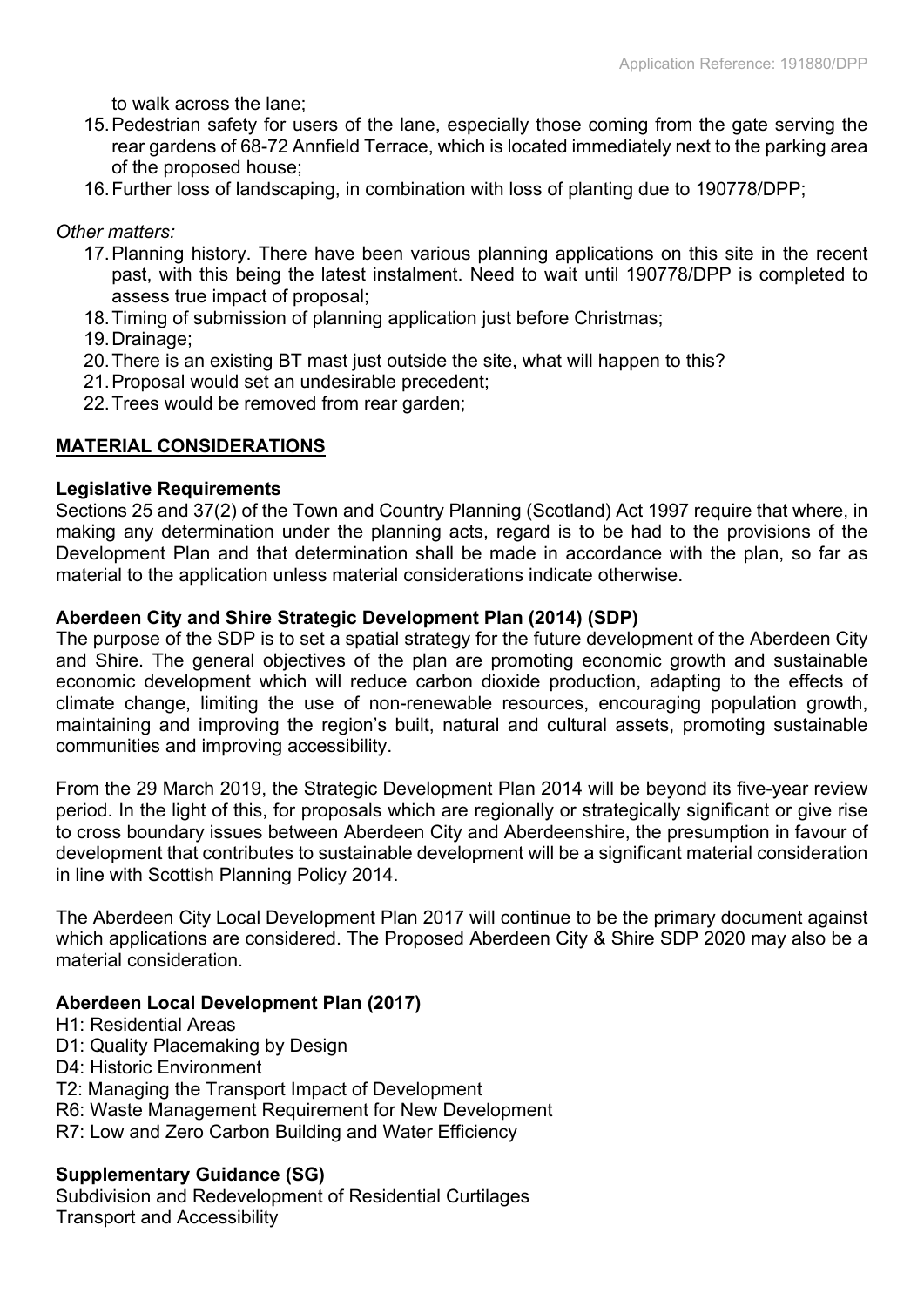## **EVALUATION**

## **Aberdeen City and Shire Strategic Development Plan (2014)**

In terms of assessment against the Strategic Development Plan, due to the small scale of this proposal the proposed development is not considered to be strategic or regionally significant, or require consideration of cross-boundary issues and, therefore, does not require detailed consideration against the SDP.

#### **Principle of Development**

The application site is located within a residential area, and Policy H1 (Residential Areas) applies. This policy sets out that residential development would be accepted in principle, provided it:

- Would not result in overdevelopment;
- Would not have an adverse impact on the character and amenity of the surrounding area;
- Would not result in the loss of valuable and valued open space; and
- Would comply with relevant Supplementary Guidance, in this instance Supplementary Guidance on Subdivision and Redevelopment of Residential Curtilages.

The site forms part of the rear garden of 81 Brighton Place, and as such the proposal would not result in the loss of an area of public open space. All other criteria are assessed in detail below:

The site is located in Brighton Place, just to the south of, and therefore just outside of the Albyn Place/Rubislaw Conservation Area, the boundary of which runs along the north of the private lane. Brighton Place is characterised by a mix of dwellings ranging from 1<sup>1/2</sup> storey detached houses to 2½ storey terraced tenement blocks on the corner with Union Grove. There is a distinct split in density at the boundary of the conservation area, and thus the service lane, where density quite abruptly drops from flats to detached and semi-detached residential dwellings. There is a clear pattern of development, with dwellings set in rectangular feus with long rear gardens, and facing out towards Brighton Place or Annfield Terrace, with either an east or west facing principal elevation. The proposed site layout shows that the garden would be split in two, with the proposed new dwelling facing north, accessed off the service lane.

SG sets out that any new dwellings must respect the character and built form of the surrounding area. In this regard, it specifically sets out that:

- New dwellings must respect the established pattern of development formed by the relationship between buildings and their surrounding spaces (gardens etc);
- The density of the surrounding area should be reflected in the development proposals for the new and existing property; and
- The distance between proposed dwellings, and between proposed and existing dwellings (i.e. between gable ends) should be similar to that predominating on the street.

In this case, it is considered that the proposal would not comply with the above for the following reasons:

The proposal would result in the introduction of a new building line between the properties on Brighton Place and Annfield Terrace and as such would represent backland development. In addition, the resultant rear garden of both the new and existing property would not reflect the pattern of development in the surrounding area, which consist of properties set in relatively long, rectangular rear gardens; and the new dwelling would have a north facing principal elevation, contrary to the overarching pattern of development which is for east and west facing principal elevations.

In their supporting Planning Statement, the applicant argues that the service lane can be seen as a continuation of Ashley Lane to the east. However, it is considered that these lanes have a different character and appearance and are therefore not comparable. Whereas Ashley Lane is a surfaced, well-lit and adopted lane providing a link between Brighton Place to the west and Ashley Road to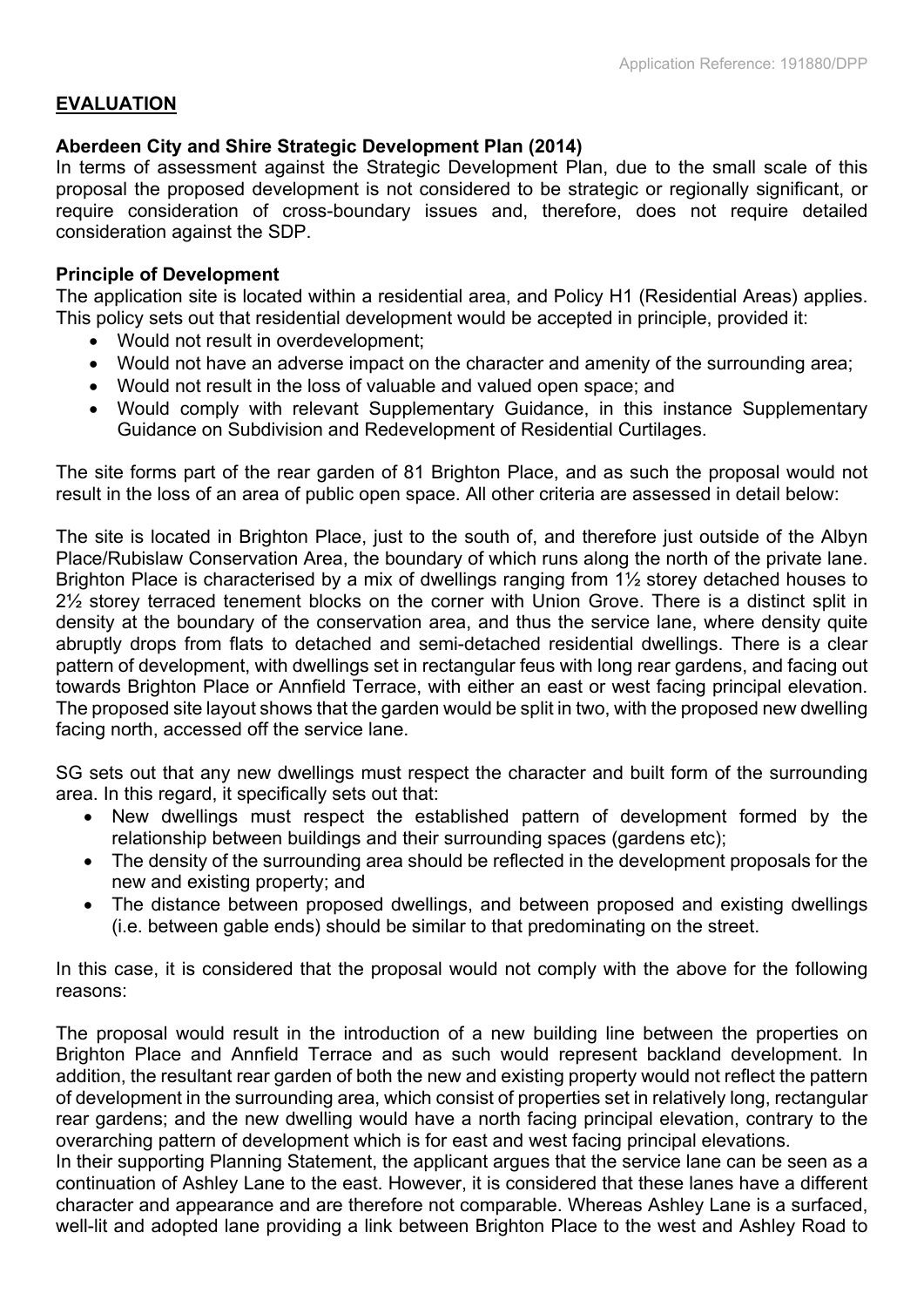the east, and is flanked by predominantly garages to the north and south, this is not the case for the service lane, which is an unadopted, unsurfaced, private lane. Furthermore, historically, there has been a structure related to Ashley House in the location of the single house on Ashley Lane since at least the mid to late 1800s, with the existing dwelling more than likely approved in the 1970s/1980s. As such, the presence of this building is a historical occurrence, and is not typical of development in this area. Thus, the proposal would not respect the existing pattern of development and relationship between buildings, contrary to criteria contained within the SG and policies H1 and D1 of the 2017 Aberdeen Local Development Plan.

In relation to the proposed density, the existing house and associated outbuildings cover c.13.5% of the total rear garden. It is acknowledged that this is relatively low when compared to other plot ratios in the surrounding area, as due to its position at the end of a row of three dwellings and adjacent to the service lane, the garden is larger than others nearby. The proposal would significantly increase the overall development ratio, which would rise to c.30% for the new dwelling, and c.26.5% for the existing. It is noted that in their Planning Statement, the applicant discusses higher densities to the north of the service lane. However, these are traditional tenement buildings, and in character and appearance represent a different type of development than that further south along this part of Brighton Place, which, as set out above, is characterised by detached and semidetached dwellings. It is therefore considered that there is a natural split between areas of higher and lower density at the service lane, and that this site marks the boundary between the higher density flats to the north and lower density houses to the south. The site falls outwith this higher density area, and the resultant density on the application site requires therefore to be seen in context with the properties to the south. In general, density is around 20-25% for properties in this southern part of Brighton Place. The proposal would therefore represent a significant increase in the density on the overall plot, which would not be characteristic of the surrounding area.

Furthermore, the shape of the rear garden would be compromised, and uncharacteristic of the surrounding area. The new dwelling would have a garden with a maximum depth of c.6.7m from the rear elevation to the side boundary of 79 Brighton Place. This would not meet the minimum standard of 9m as set out in the SG, and as such would be a further indication that the proposal would be an overdevelopment of the site. In addition, the depth of the garden of the donor property would be reduced to between c.8.7m and c.10.5m due to the angled nature of the garden. Even though on average this would meet the requirement in the SG for a minimum garden depth of 9m, it is considered to be artificially small when compared to the depth of the neighbouring gardens of 77 and 79 Brighton Place.

Policy D1 sets out that all development should have a strong and distinctive sense of place which, amongst others, is the result of context appraisal. For the reasons set out above, it is considered that the proposal would not take sufficient cognisance of the context and character of the surrounding area, and therefore fails to meet the ambition and criteria set out in this policy.

It is therefore considered that the proposal would not meet the criteria set out in Supplementary Guidance on Subdivision and Redevelopment of Residential Curtilages, and policy H1 and D1 of the 2017 Aberdeen Local Development Plan.

#### **Scale and design**

The proposed new dwelling would be  $1\frac{1}{2}$  storey and would see a slated pitched roof and off-white render walls. The front roof slope would contain two pitched roof dormer windows. The scale and massing of the dwelling itself are generally in keeping with the scale and massing of the donor property and the two similar properties at 77 and 79 Brighton Place. However, the finish in full render is considered a poor choice of material in the surrounding context, which is characterised by predominantly granite buildings. Furthermore, due to its position just outside the Albyn Place/ Rubislaw Conservation Area and its visibility from Brighton Place, it is considered that the dwelling would have an impact on the character and appearance of this Conservation Area. The use of render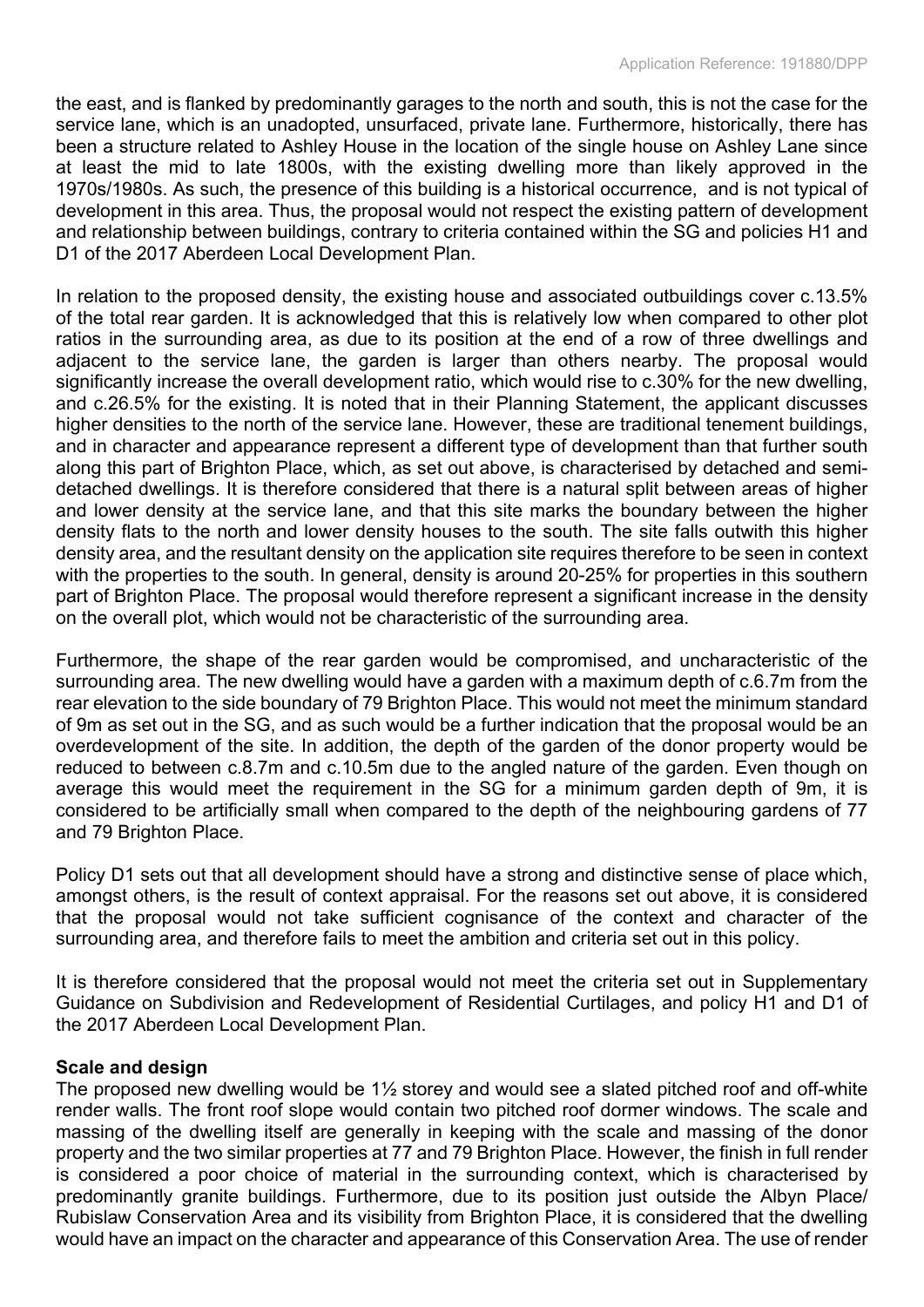is therefore not acceptable in this context, and it is considered that this would be contrary to policy D1 and D4 as the proposed finishing materials do not respond to the site's context and would not represent the high quality of design required in this location just outside the Conservation Area, and would therefore be considered to have an adverse impact on the character and appearance of the adjacent conservation area.

#### **Impact on Residential Amenity**

Supplementary Guidance sets out that no development should result in a situation where amenity is borrowed from, or would adversely affect existing development in terms of privacy, overlooking, daylight or sunlight. Simultaneously, the new development should be afforded a reasonable amount of amenity in line with the prevailing characteristics of the surrounding area.

In this case, the property has been designed with dormer windows in the front roofslope, which look out over the service lane, with a single small rooflight providing light to a bathroom in the rear roofslope. Due to the size and position of this rooflight, it is not considered that this would result in any significant overlooking of the rear garden and property of 79 Brighton Place, immediately to the south, or any of the dwellings at 68-72 Annfield Terrace to the west. Matters raised in the letters of objection include the insertion of additional rooflights at a further date without the need of planning permission. This application can only deal with the design and elevations as shown currently under consideration and as such this is not considered a material consideration.

The existing boundary treatments along the north, west and south boundary, consisting of a high boundary wall and fence, are proposed to be retained with a new fence to be constructed on the east boundary with the existing dwelling. It is considered that this would be sufficient to ensure that no ground floor windows would result in an unacceptable loss of privacy of any existing properties.

Due to its position, the proposal would result in some overshadowing of the rear parts of the gardens of, predominantly, 68 and 70 Annfield Terrace, which would have an impact on the enjoyment of these private amenity spaces, especially in the morning. In addition, the proposal would result in a gable of c.6.1m height located immediately to the rear of these gardens. The existing outbuildings are varied in height, but significantly lower than the proposed new dwelling. However, taking account of the pitched roof form of the proposed dwelling, the separation between this gable and the rear boundary of the properties on Annfield Terrace, and the fact that the proposal would result in the removal of structures immediately adjoining the rear boundary of the site, it is considered that this would not have a significant adverse impact on their residential amenity to warrant a further reason for refusal.

The outlook of the dwelling would be constrained by the SSE substation and the parking spaces to the front. Even though this is not desirable, the property would have a rear garden, which would provide additional outlook. As such, when taken together, it is considered that an acceptable living environment would be created for the residents of the property.

#### **Parking and Access**

The proposed dwelling would have three bedrooms and a driveway with two parking spaces would be located to the front, in accordance with parking standards as set out in Supplementary Guidance on Transport and Accessibility.

The proposal would result in an increase in traffic using the lane, and its junction with Brighton Place. Colleagues from Roads Development Management have assessed the application, and did not raise any concerns in relation to the application. As such, this minor intensification is considered acceptable.

No safe pedestrian access would be provided as residents would need to walk up the unsurfaced shared service lane to get to the dwelling. Supplementary Guidance on Subdivision and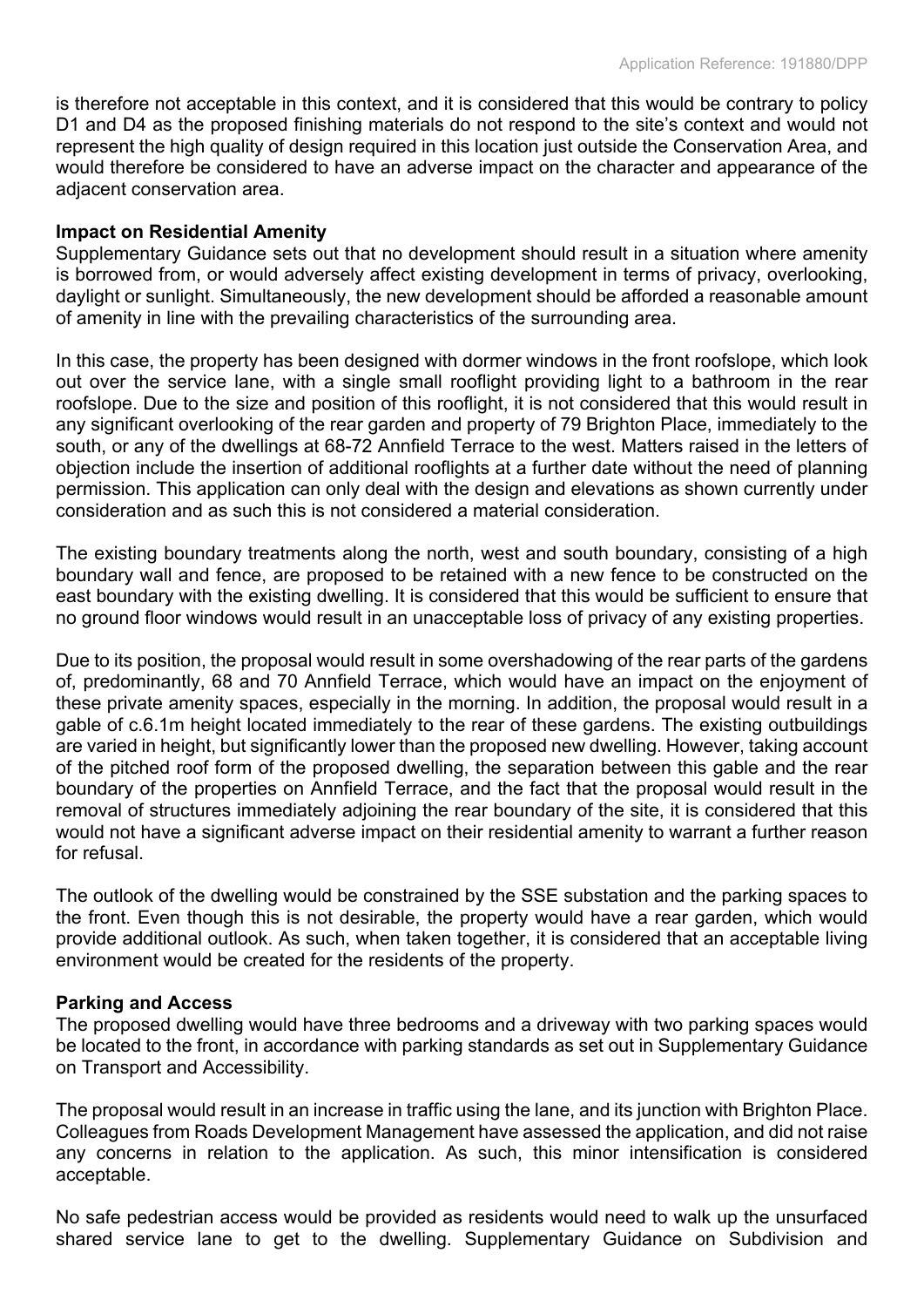Redevelopment of Residential Curtilages sets out that it will not normally be acceptable for pedestrians to have to share access with vehicles. As such, these arrangements would be contrary to this part of the SG. However, due to the nature of the service lane as a private, very lightly trafficked lane, colleagues in Roads Development Management do not raise any objections to the proposal in relation to pedestrian access, and this in itself would not warrant a further reason for refusal.

In addition, matters raised in letters of objection raise the proximity of an existing pedestrian gate serving dwellings on Annfield Terrace next to the proposed driveway. This is an existing situation, with an existing vehicular access into the plot at this location, and, similarly, it is not considered that the intensity of the use would be increased to such an extent to warrant a further reason for refusal.

## **Other Matters: Waste, Drainage and Low and Zero Carbon Building**

A bin store for the new dwelling is shown adjacent to the existing dwelling. The position of this bin store would ensure kerb collection from Brighton Place, avoiding the need for bin lorries to access the lane. The distance between the front door and the bin store would just exceed the recommended maximum distance of 30m by c.3m. However, given the condition of the service lane, and as the bin store would serve a single dwelling and as this distance is only lengthened by a further c.3m, this would be accepted in this instance. Access to this bin store would be from the service lane, across the verge currently owned and maintained by a third party. As such, if the Committee was minded to approve the application, it is recommended that a condition be attached ensuring that the occupier of the dwelling could access the bin store from the lane.

No drainage details have been submitted. Policy NE6 sets out that only residential developments exceeding 5 or more homes will need to be accompanied by a Drainage Impact Assessment, and the site and service lane do not show up on any flood maps published by SEPA. As such, it is considered unlikely that the proposal would contribute to flooding to such an extent that it would warrant this type of information upfront, and this could be dealt with by condition if the Committee was minded to approve the application.

Policy R7 sets out that all new buildings must meet at least 20% of the building regulations carbon dioxide emissions reduction target applicable at the time of the application through the installation of low and zero carbon generating technology. In this case, no information has been provided upfront. However, again, it is considered that this could be dealt with by condition if the Committee was minded to approve the application.

## **Matters arising from letters of representation:**

Queens Cross and Harlaw Community Council

- 1. Adverse impact on character and appearance of the surrounding area *– This has been discussed in the evaluation above*;
- 2. Does not have an active street frontage *– This has been discussed in the evaluation above*;
- 3. No safe access to site, including for people with disabilities *Vehicular and pedestrian access has been discussed in the evaluation above. The dwelling has been designed with level access, and includes all living accommodation (kitchen/living/bedroom/bathroom) on the ground floor*;
- 4. Proposal would result in overdevelopment *– This has been discussed in the evaluation above*;
- 5. Dwelling would not provide acceptable living accommodation *– This has been discussed in the evaluation above*;
- 6. Issues with flooding and drainage. Historic flooding issues in lane *– This has been discussed in the evaluation above*;
- 7. Location and size of bin store *– This has been discussed in the evaluation above*;
- 8. Location of BT pole *The need to relocate the existing BT pole on the corner of the site would be a civil matter between the applicant and BT and is not a material consideration*;
- 9. Construction vehicles would result in further deterioration of the lane *This is a civil matter between the applicant and the owner of the lane and is not a material consideration*;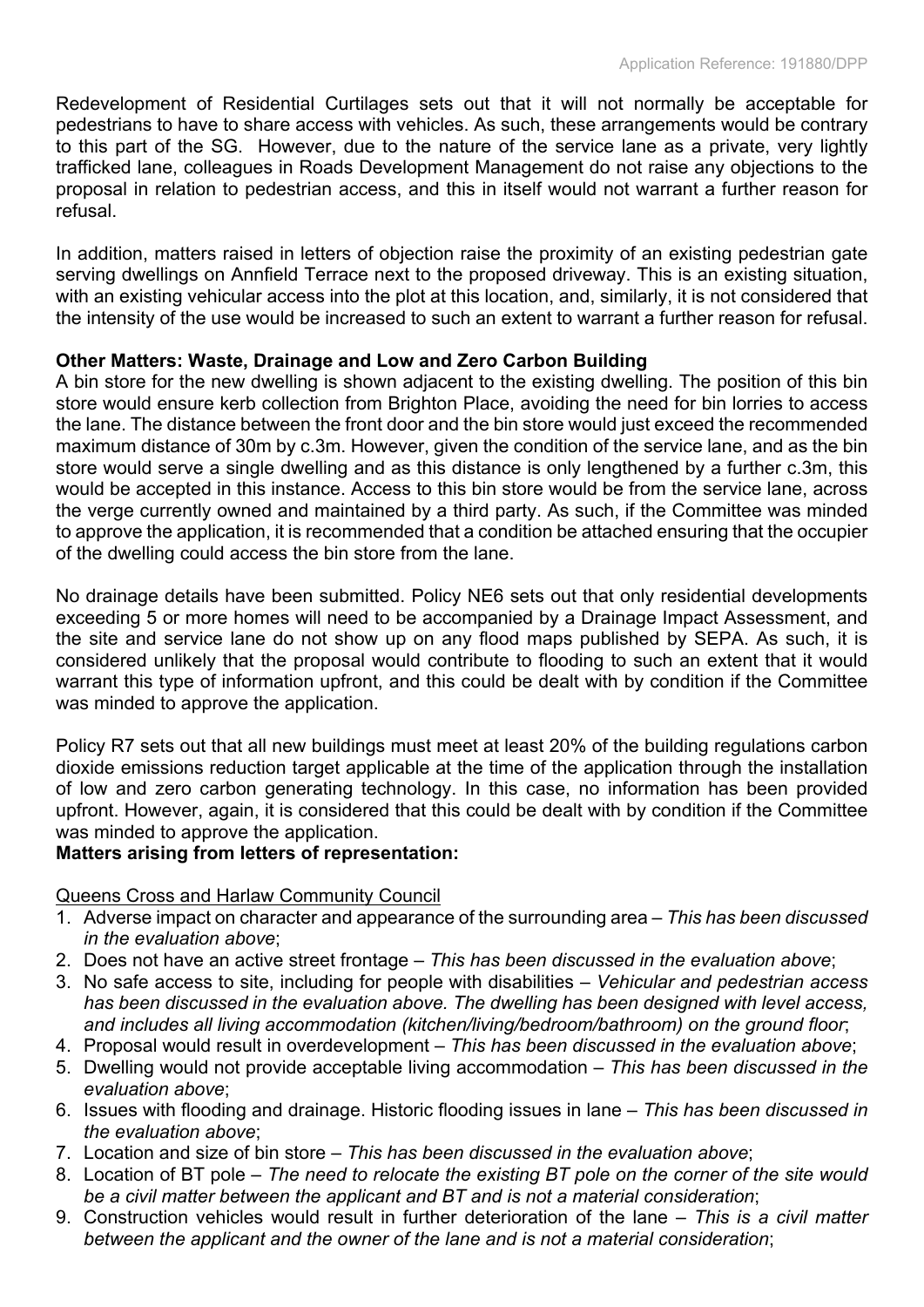10.If SSE were to restrict entry to the lane, then the dwelling cannot be accessed – *This is a civil matter between the applicant and the owner of the lane and is not a material consideration*.

## Other letters of objection:

27 further letters of objection were received, raising the following matters:

*Impact on character and appearance of the surrounding area*

- 1. Overdevelopment of the site. Proposed development would not be in keeping with the current pattern of development in the surrounding area, which is that of houses with long rear gardens *– This has been discussed in the evaluation above*;
- 2. Density of proposed development would significantly exceed that in the surrounding area. There is a clear split at the lane between higher density to the north and lower density to the south *– This has been discussed in the evaluation above*;
- 3. Building materials are not of high enough quality. Granite should be used. Uninspired design. Visual impact of proposal when seen from Brighton Place – *This has been discussed in the evaluation above*;
- 4. The orientation of the house would be at odds with all other houses on Brighton Place and Annfield Terrace *– This has been discussed in the evaluation above*;
- 5. The private lane is not a continuation of Ashley Lane as that is adopted, hard surfaced and well lit, whereas the private lane is not constructed to adoptable standards *– This has been discussed in the evaluation above*

## *Impact on residential amenity*

- 6. The main outlook from the house would be across an unadopted lane used for car parking and a substation *– This has been discussed in the evaluation above*;
- 7. Rear garden length of new house would be less than 9m *– This has been discussed in the evaluation above*;
- 8. Location of bin store would not be convenient for occupants of new house *This has been discussed in the evaluation above;*
- 9. Proposal would result in an adverse impact on residential amenity of 79 Brighton Place and 68-72 Annfield Terrace due overlooking/ loss of light/ affecting outlook – *This has been discussed in the evaluation above*;
- 10.Concerns re impact of proposal on stability of existing boundary wall to rear *This would be a matter to be addressed at building warrant stage and is not a material consideration.*

#### *Impact on lane*

- 11.Increase in use of lane would further deteriorate its state *Maintenance of a private lane is a civil matter between the owners and users, and is not a material consideration*;
- 12.Potential for additional flooding of lane *This has been discussed in the evaluation above*;
- 13.Rights of access needed for use of lane from owner *Rights of access across a private lane is a civil matter between the owners and users, and is not a material consideration*;
- 14.There is no safe pedestrian access from Brighton Place to the house. Pedestrians will need to walk across the lane *– This has been discussed in the evaluation above*;
- 15.Pedestrian safety for users of the lane, especially those coming from the gate serving the rear gardens of 68-72 Annfield Terrace, which is located immediately next to the parking area of the proposed house – *This has been discussed in the evaluation above*;
- 16.Further loss of landscaping, in combination with loss of planting due to 190778/DPP *The site is not located in a conservation area, and as such the applicant is within his rights to remove any remaining trees from the rear garden. The lane itself where it is adjoining the application site has been cleared from all vegetation following the implementation of planning permission 19788/DPP and the installation of a new substation by SSE*;

## *Other matters:*

17.Planning history. There have been various planning applications on this site in the recent past, with this being the latest instalment. Need to wait until 190778/DPP is completed to